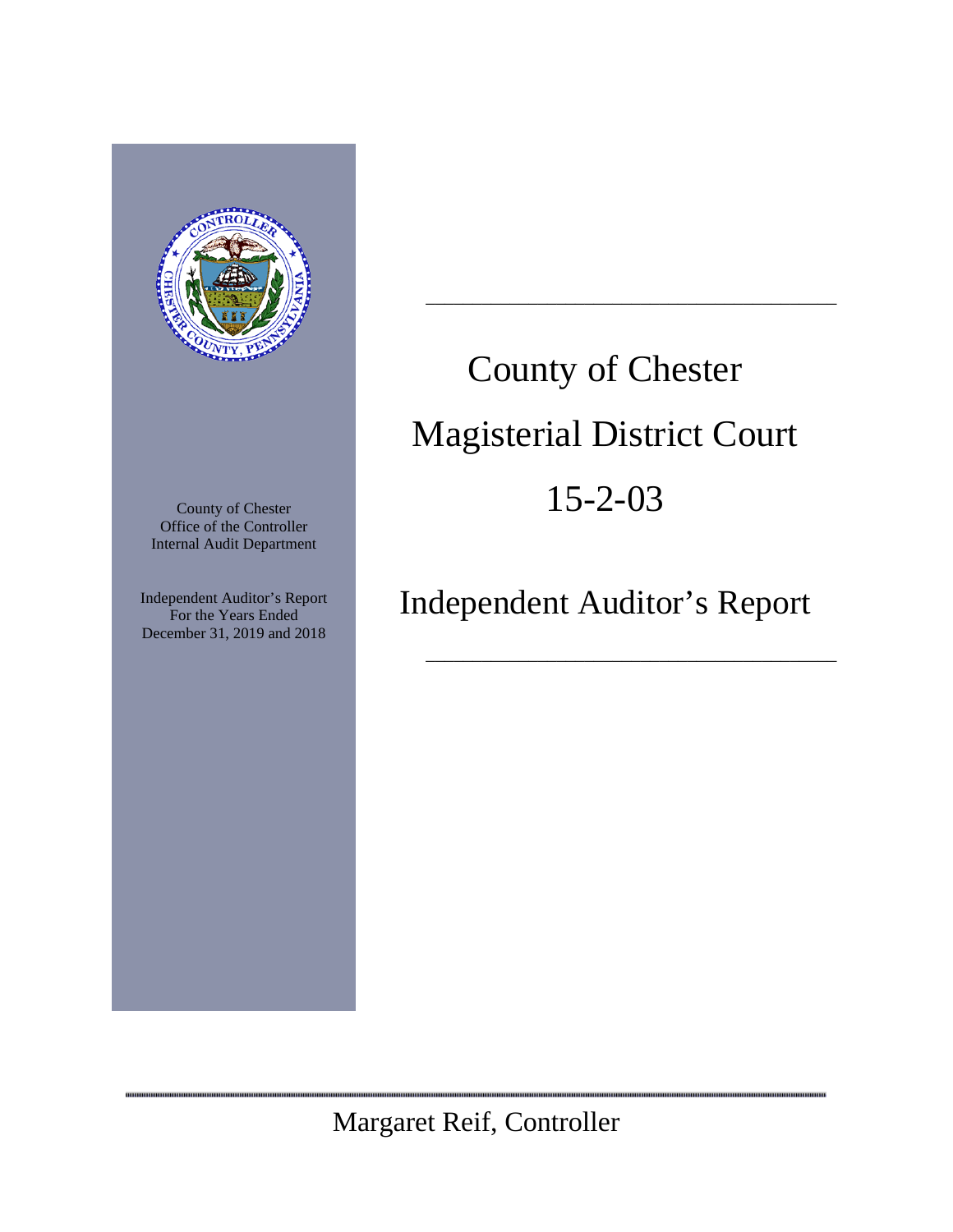**County of Chester Magisterial District Court 15-2-03 Annual Financial Statement Audit As of December 31, 2019 and 2018**

> **Martin G. Goch, Magisterial District Judge District Court 15-2-03 Government Services Center 601 Westtown Road, 110 West Chester, PA 19382**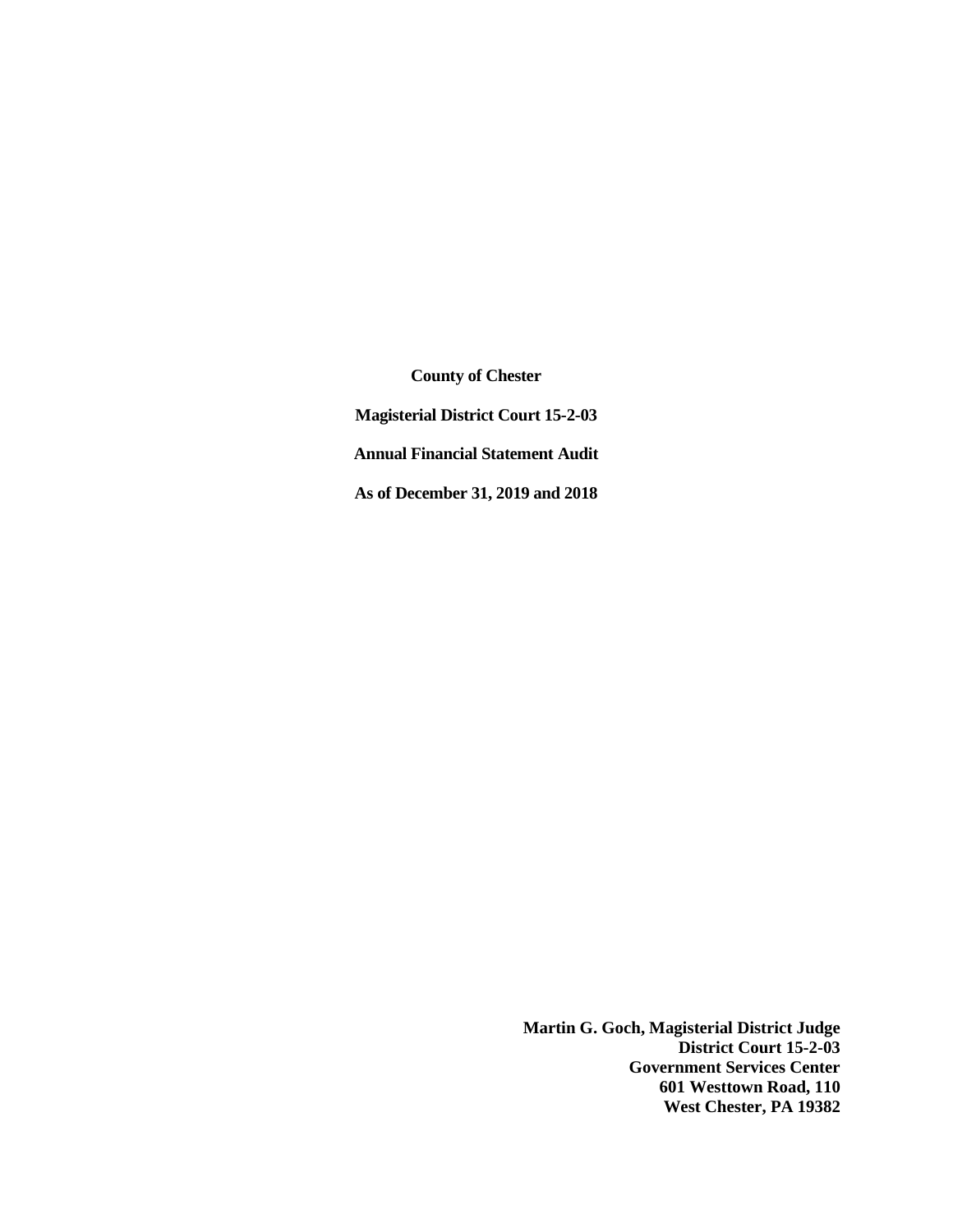## **Magisterial District Court 15-2-03**

## **For the Years Ended December 31, 2019 and 2018**

## **Table of Contents**

| <b>Financial Statements</b>                                     |  |
|-----------------------------------------------------------------|--|
|                                                                 |  |
|                                                                 |  |
|                                                                 |  |
| Independent Auditor's Report on Internal Control over Financial |  |
|                                                                 |  |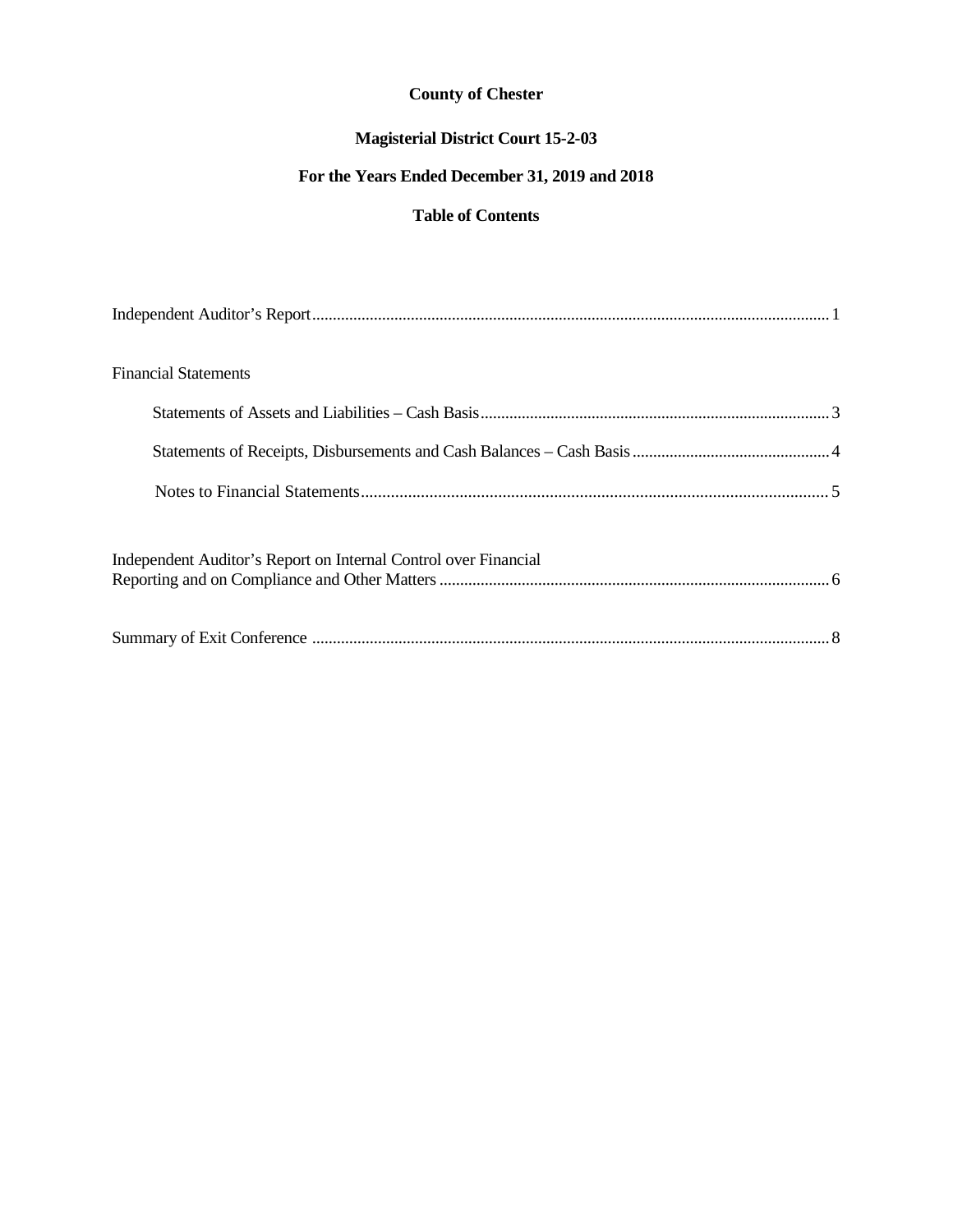

## **COUNTY OF CHESTER** OFFICE OF THE CONTROLLER

313 WEST MARKET STREET, SUITE 6302, P.O. BOX 2748, WEST CHESTER, PA 19380-0991 TELEPHONE: (610) 344-6155 FAX: (610) 344-6750

**MARGARET REIF CONTROLLER** 

> Martin G. Goch, Magisterial District Judge District Court 15-2-03 Government Services Center 601 Westtown Road, Suite 110 West Chester, PA 19382

#### **Independent Auditor's Report**

#### **Report on the Financial Statements**

We have audited the accompanying financial statements of Magisterial District Court 15-2-03 *(District Court*), which comprises the statements of assets and liabilities arising from cash transactions as of December 31, 2019 and 2018, and the related statements of cash receipts, disbursements and cash balances for the years then ended, and the related notes to the financial statements.

#### *Management's Responsibility for the Financial Statements*

Management is responsible for the preparation and fair presentation of these financial statements in accordance with the cash basis of accounting described in Note 1; this includes determining that the cash basis of accounting is an acceptable basis for the preparation of the financial statements in the circumstances. Management is also responsible for the design, implementation, and maintenance of internal control relevant to the preparation and fair presentation of financial statements that are free from material misstatements, whether due to fraud or error.

#### *Auditor's Responsibility*

Our responsibility is to annually audit the accounts of every magistrate or district judge within the County and to report the results of such audits to the Chester County Commissioners, the Chester County Court of Common Pleas, the Auditor General of Pennsylvania, and to the governing body of each political subdivision which is entitled to receive funds collected on its behalf by the *District Court*.

Our responsibility is to express an opinion on these financial statements based on our audit. We conducted our audit in accordance with auditing standards generally accepted in the United States of America and the Government Auditing Standards issued by the Comptroller General of the United States. Those standards require that we plan and perform the audit to obtain reasonable assurance about whether the financial statements are free of material misstatement.

An audit involves performing procedures to obtain audit evidence about the amounts and disclosures in the financial statements. The procedures selected depend on the auditor's judgment, including the assessment of the risks of material misstatement of the financial statements, whether due to fraud or error. In making those risk assessments, the auditor considers internal control relevant to the entity's preparation and fair presentation of the financial statements in order to design audit procedures that are appropriate in the circumstances, but not for the purpose of expressing an opinion on the effectiveness of the entity's internal control. Accordingly, we express no such opinion. An audit also includes evaluating the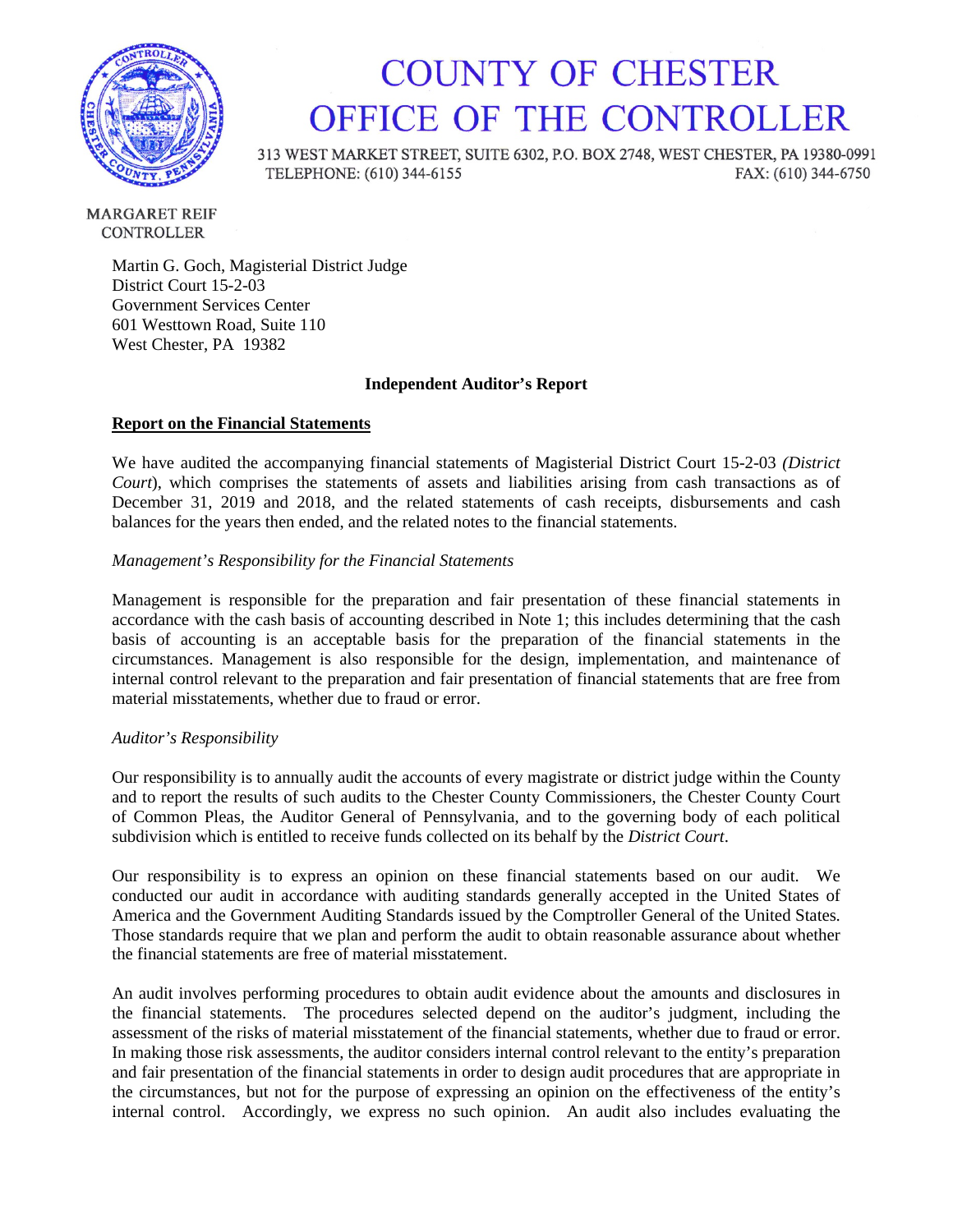appropriateness of accounting policies used and the reasonableness of significant estimates made by management, as well as evaluating the overall financial statement presentation.

We believe that the audit evidence we have obtained is sufficient and appropriate to provide a basis for our opinion.

#### *Opinion*

In our opinion, the financial statements referred to above present fairly, in all material respects, the assets and liabilities arising from cash transactions of the *District Court* as of December 31, 2019 and 2018, and its cash receipts, disbursements and cash balances for the years then ended in accordance with the cash basis of accounting described in Note 1.

#### *Basis of Accounting*

We draw attention to Note 1 of the financial statements, which describes the basis of accounting. The financial statements are prepared on the cash basis of accounting, which is a basis of accounting other than accounting principles generally accepted in the United States of America. Our opinion is not modified with respect to this matter.

#### *Other Matter*

In accordance with Government Auditing Standards, Internal Audit has also issued a separate report dated April 29, 2021 on our evaluation of the *District Court's* internal control over financial reporting and on our tests of compliance with certain provisions of laws, regulations, policies and/or procedures. That report is an integral part of an audit performed in accordance with Government Auditing Standards and is to be read in conjunction with this report in considering the results of our audit.

Margaret Reif

Margaret Reif Controller

April 29, 2021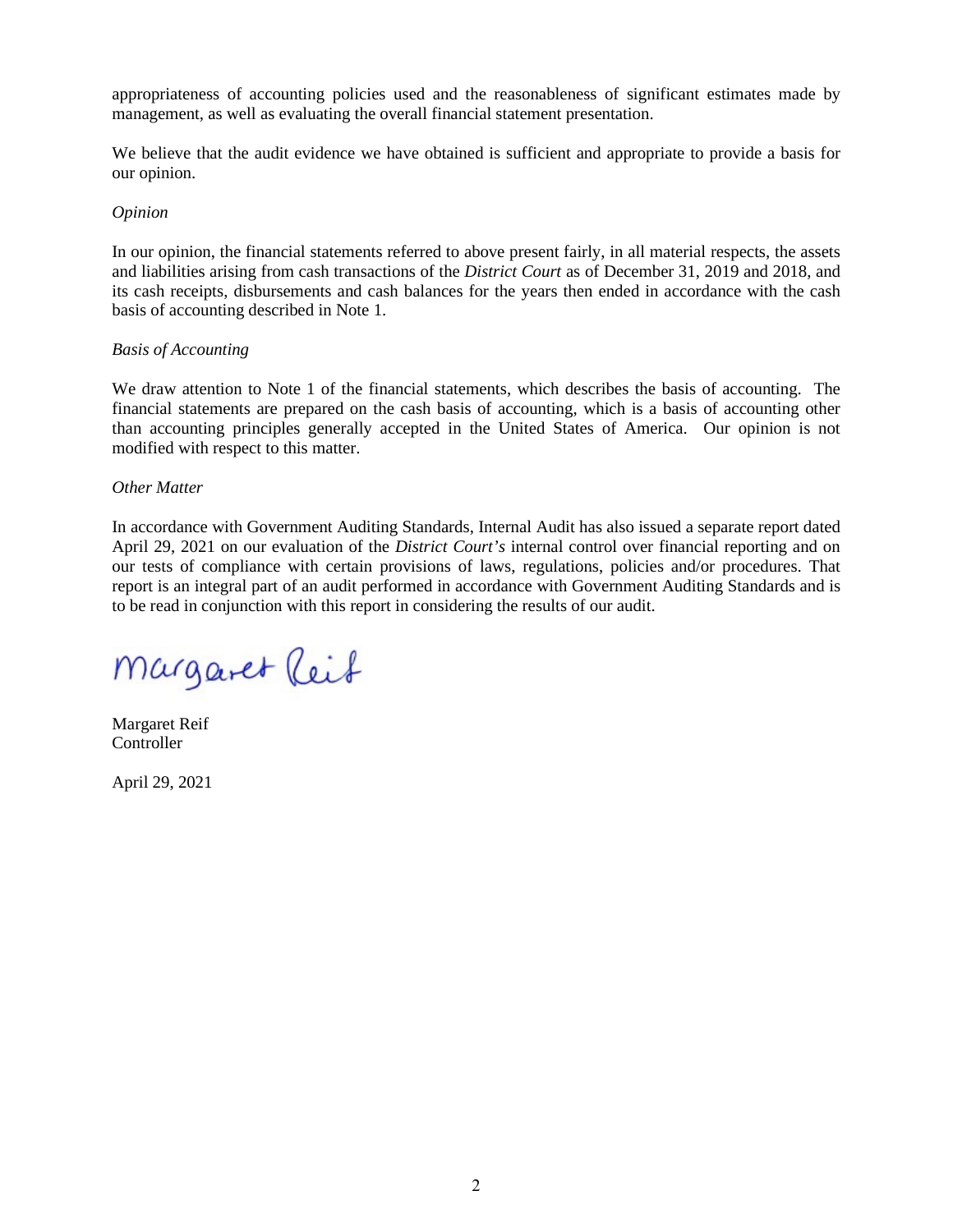## **Magisterial District Court 15-2-03**

## **Statements of Assets and Liabilities – Cash Basis**

## **December 31, 2019 and 2018**

|                                   |                           | 2019   |    | 2018   |
|-----------------------------------|---------------------------|--------|----|--------|
| <b>Assets</b>                     |                           |        |    |        |
| Cash - Checking Account           | \$                        | 56,301 | \$ | 48,043 |
| Petty Cash/Change Fund            |                           | 250    |    | 250    |
| <b>Total Assets</b>               | $\boldsymbol{\mathsf{S}}$ | 56,551 | S  | 48,293 |
|                                   |                           |        |    |        |
| <b>Liabilities</b>                |                           |        |    |        |
| County of Chester                 | \$                        | 11,271 | \$ | 9,497  |
| West Goshen Township              |                           | 8,792  |    | 6,301  |
| <b>Westtown Township</b>          |                           | 2,133  |    | 3,043  |
| Commonwealth of Pennsylvania      |                           | 2,069  |    |        |
| Thornbury Township                |                           | 457    |    | 1,686  |
| West Chester Area School District |                           | 222    |    | 82     |
| Bail, Restitution and Collateral  |                           | 31,357 |    | 27,434 |
| Petty Cash/Change Fund            |                           | 250    |    | 250    |
| <b>Total Liabilities</b>          |                           | 56,551 |    | 48,293 |

*The accompanying notes are an integral part of these financial statements.*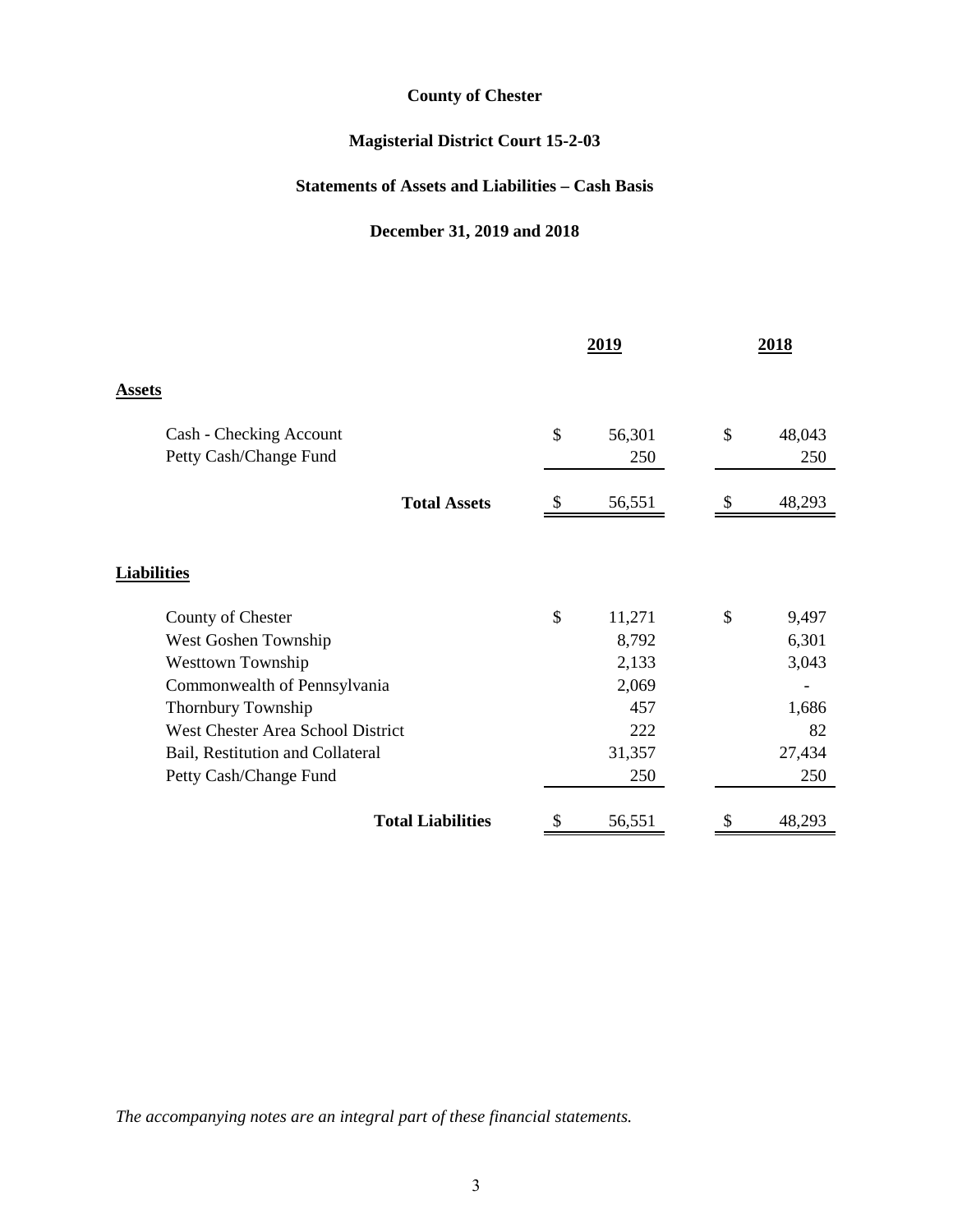## **Magisterial District Court 15-2-03**

## **Statements of Receipts, Disbursements and Cash Balances – Cash Basis**

## **For the Years Ended December 31, 2019 and 2018**

|                                   | 2019          | 2018                     |  |
|-----------------------------------|---------------|--------------------------|--|
| <b>Receipts</b>                   |               |                          |  |
| <b>Fines and Costs</b>            | \$<br>794,830 | $\mathcal{S}$<br>779,906 |  |
| Bail, Restitution, and Collateral | 104,982       | 208,878                  |  |
| <b>Total Receipts</b>             | 899,812       | 988,784                  |  |
| <b>Disbursements</b>              |               |                          |  |
| Commonwealth of Pennsylvania      | 513,529       | 516,616                  |  |
| County of Chester                 | 139,390       | 128,938                  |  |
| West Goshen Township              | 85,239        | 77,609                   |  |
| <b>Westtown Township</b>          | 30,328        | 47,079                   |  |
| Thornbury Township                | 18,234        | 24,387                   |  |
| West Chester Area School District | 3,775         | 1,362                    |  |
| Bail, Restitution, and Collateral | 101,059       | 212,903                  |  |
| <b>Total Disbursements</b>        | 891,554       | 1,008,894                |  |
| <b>Cash Increase (Decrease)</b>   | 8,258         | (20, 110)                |  |
| Cash, Beginning of Year           | 48,043        | 68,153                   |  |
| Cash, End of Year                 | 56,301<br>\$  | 48,043<br>\$             |  |

*The accompanying notes are an integral part of these financial statements.*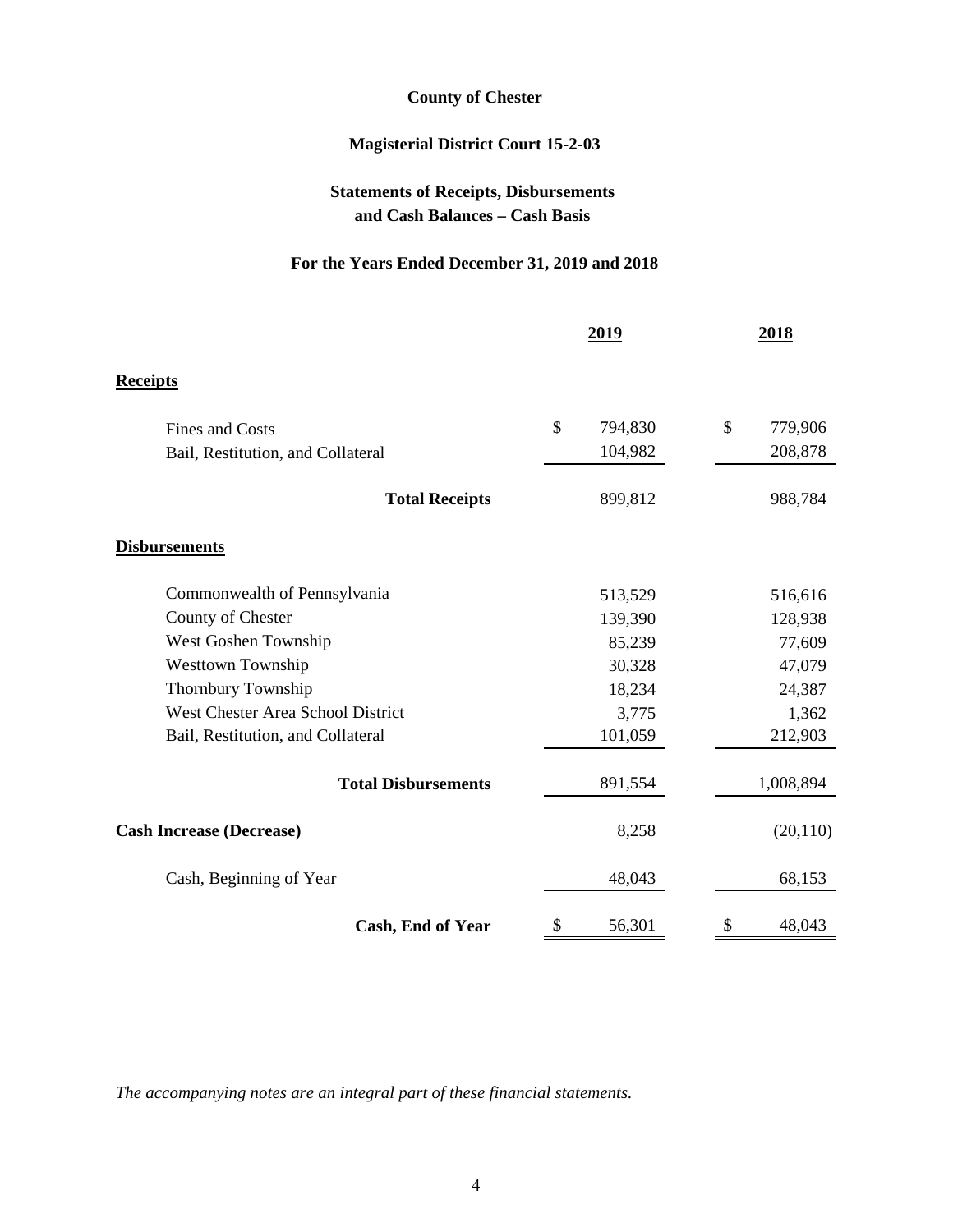#### **Magisterial District Court 15-2-03**

#### **For the Years Ended December 31, 2019 and 2018**

#### **Notes to Financial Statements**

#### *Note 1 – Background, Reporting Entity, and Summary of Significant Accounting Principles*

#### **Background and Reporting Entity**

The financial statements of the *District Court* include only those transactions handled directly by the *District Court*. These transactions include the collection of costs, fines, bail, and restitution, as well as the subsequent disbursement of these funds to the Commonwealth of Pennsylvania, to related political subdivisions, and to citizens served by the *District Court*. As such, the *District Court* acts as a conduit for the Commonwealth, local municipalities, and constituents it serves. Consequently, the *District Court's* cash balance at any point in time represents undisbursed funds to one (or all) of these parties. For financial statement purposes, these undisbursed funds are included as a liability of the *District Court*.

The actual operating expenses of the *District Court* are paid by the County of Chester, except for the Magisterial District Judge's salary which is paid by the Commonwealth. These costs include the salaries and wages of district court employees, fringe benefits, office rent, postage, telephone, office supplies, computer/LAN use, and furniture and equipment. These costs are not included in the audited Statements of Cash Receipts, Disbursements, and Cash Balances. District Justice Administration is solely responsible for establishing and maintaining the budgets for each of the *District Courts*.

#### **Basis of Accounting**

The books and records of the *District Court* are maintained on the cash basis of accounting. Consequently, receipts are recognized when received rather than when assessed or otherwise due and disbursements are recognized when paid rather than when the obligation is incurred. Accordingly, the accompanying statements do not present the assets, liabilities, receipts, disbursements, and cash balance in accordance with generally accepted accounting principles.

#### *Note 2 – Elected Official*

William Kraut served as Magisterial District Court Judge for the period January 2008 to January 5, 2020.

Martin G. Goch now serves as Magisterial District Court Judge for the period beginning January 6, 2020 to current.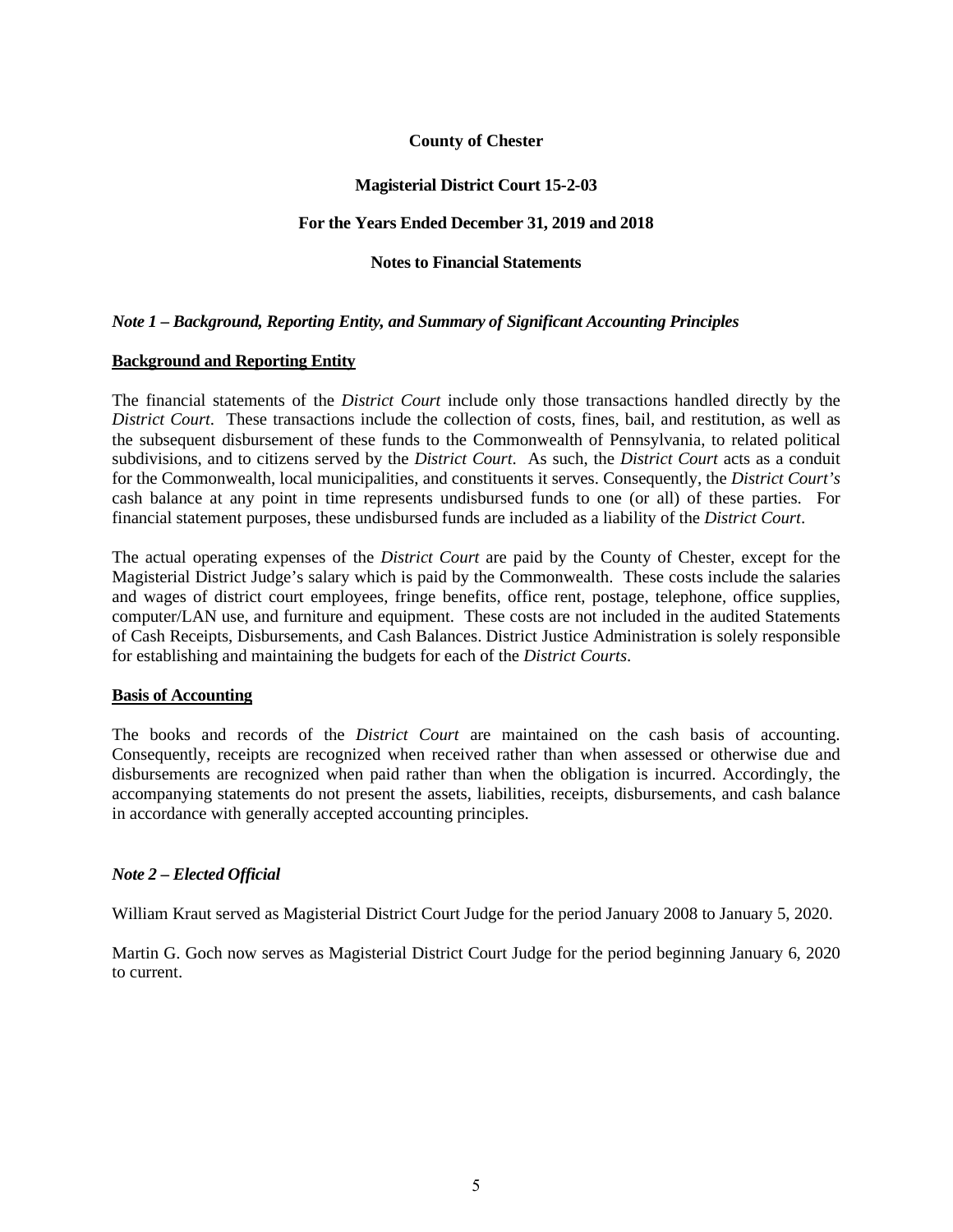

## **COUNTY OF CHESTER** OFFICE OF THE CONTROLLER

313 WEST MARKET STREET, SUITE 6302, P.O. BOX 2748, WEST CHESTER, PA 19380-0991 TELEPHONE: (610) 344-6155 FAX: (610) 344-6750

**MARGARET REIF CONTROLLER** 

April 29, 2021

Martin G. Goch, Magisterial District Judge District Court 15-2-03 Government Services Center 601 Westtown Road, Suite 110 West Chester, PA 19382

### **INDEPENDENT AUDITOR'S REPORT**

## **Independent Auditor's Report on Internal Control Over Financial Reporting and on Compliance and Other Matters**

In planning our audit of the financial statements of District Court 15-2-03 *(District Court)* as of and for the year ended December 31, 2019, in accordance with auditing standards generally accepted in the United States of America, we considered the *District Court's* internal control over financial reporting as a basis for designing our audit procedures for the purpose of expressing our opinion on the financial statements, but not for the purpose of expressing an opinion on the effectiveness of the *District Court's* internal control over financial reporting. Accordingly, we do not express an opinion on the effectiveness of the *District Court's* internal control over financial reporting.

Our consideration of internal control over financial reporting was for the limited purpose described in the preceding paragraph and was not designed to identify all deficiencies in internal control over financial reporting that might be significant deficiencies or material weaknesses and therefore, there can be no assurance that all significant deficiencies or material weaknesses have been identified.

A deficiency in internal control exists when the design or operation of a control does not allow management or employees, in the normal course of performing their assigned functions, to prevent, or detect and correct misstatements on a timely basis. A material weakness is a deficiency, or a combination of deficiencies, in internal control, such that there is a reasonable possibility that a material misstatement of the *District Court's* financial statements will not be prevented, or detected and corrected on a timely basis. A *significant deficiency* is a deficiency, or a combination of deficiencies, in internal control that is less severe than a material weakness, yet important enough to merit attention by those charged with governance.

As part of obtaining reasonable assurance about whether the *District Court's* financial statements are free of material misstatement, we performed tests of its compliance with certain provisions of laws and regulations, noncompliance with which could have a direct and material effect on the determination of financial statement amounts. However, providing an opinion on compliance with those provisions was not an objective of our audit, and accordingly, we do not express such an opinion. The results of our tests disclosed no instances of noncompliance or other matters that are required to be reported under *Government Auditing Standards*.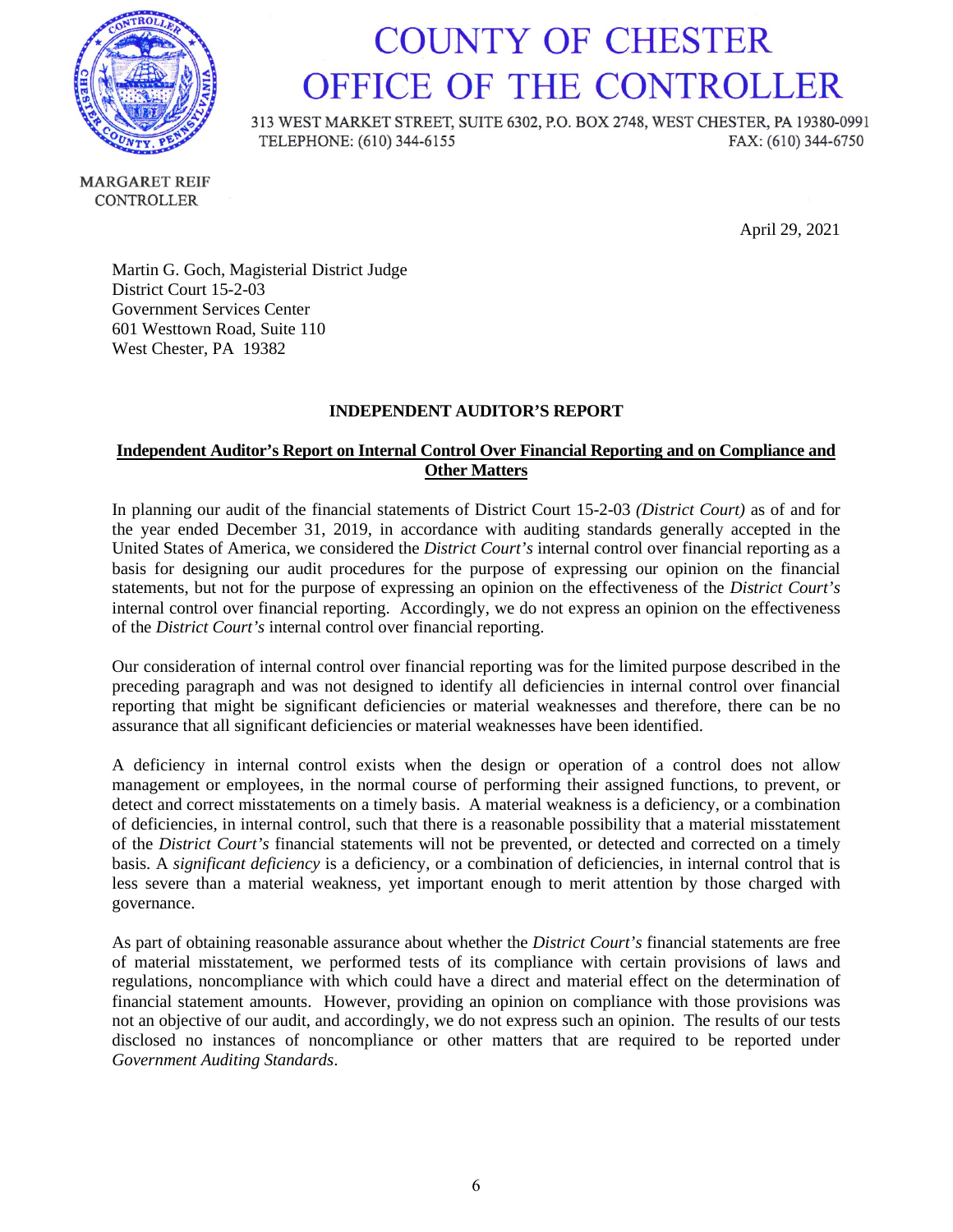### **Independent Auditor's Report on Internal Control Over Financial Reporting and on Compliance and Other Matters**

Our audit disclosed no material weaknesses that, in our opinion, pose a significant risk to the *District Court* or to the County of Chester.

This report is intended for the information of the Chester County Commissioners, the Chester County Court of Common Pleas, the Auditor General of Pennsylvania, and all other political affiliates served by the *District Court*. This report is, however, a matter of public record, and its distribution is not limited.

Margaret Reif

Margaret Reif Controller